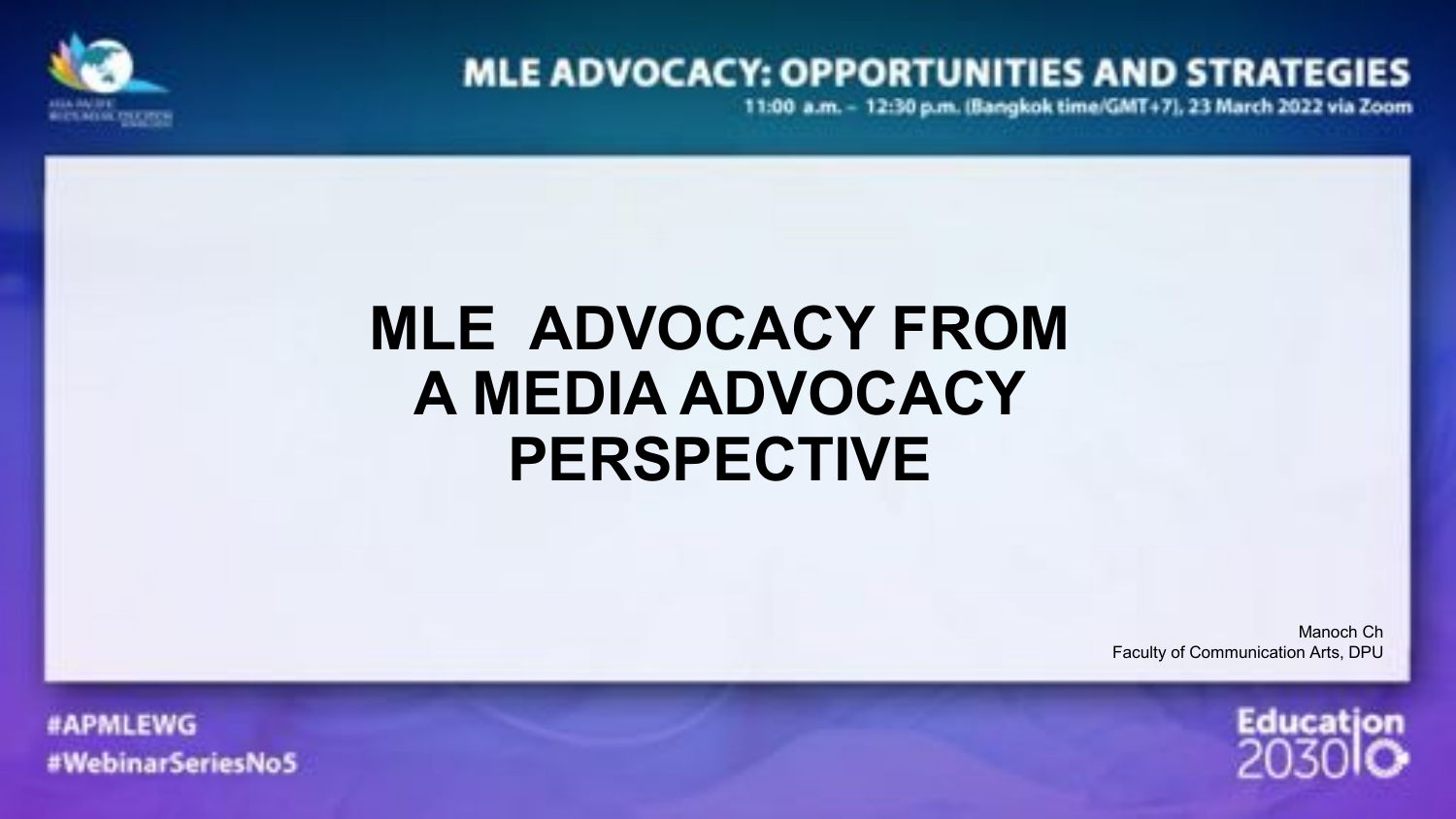

#### **MLE ADVOCACY: OPPORTUNITIES AND STRATEGIES**

11:00 a.m. - 12:30 p.m. (Sangkok time/GMT+7), 23 March 2022 via Zoom





A Concrete Bridge (1999), a semi-documentary by Manoch Ch

In a Karen village in Lanpang Province, Thailand, a teacher does not allow students to speak Karen language in classroom. Otherwise, they would be punished.

> How far we've come in the past two decades



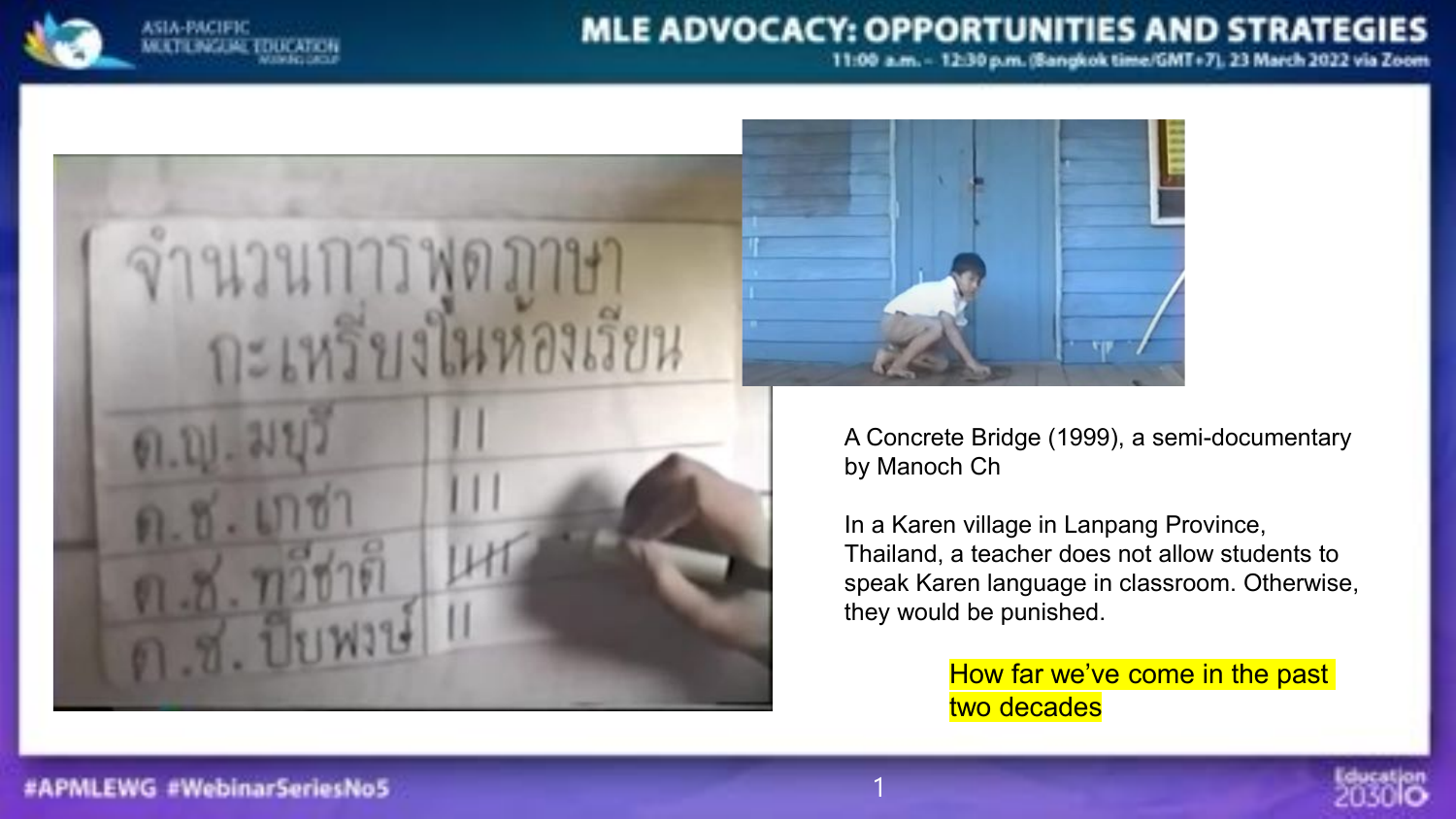

### **MLE ADVOCACY: OPPORTUNITIES AND STRATEGIES**

11:00 a.m. - 12:30 p.m. (Sangkok time/GMT+7), 23 March 2022 via Zoom

#### **MEDIA ADVOCACY IN THE NEW MEDIA LANDSCAPE**



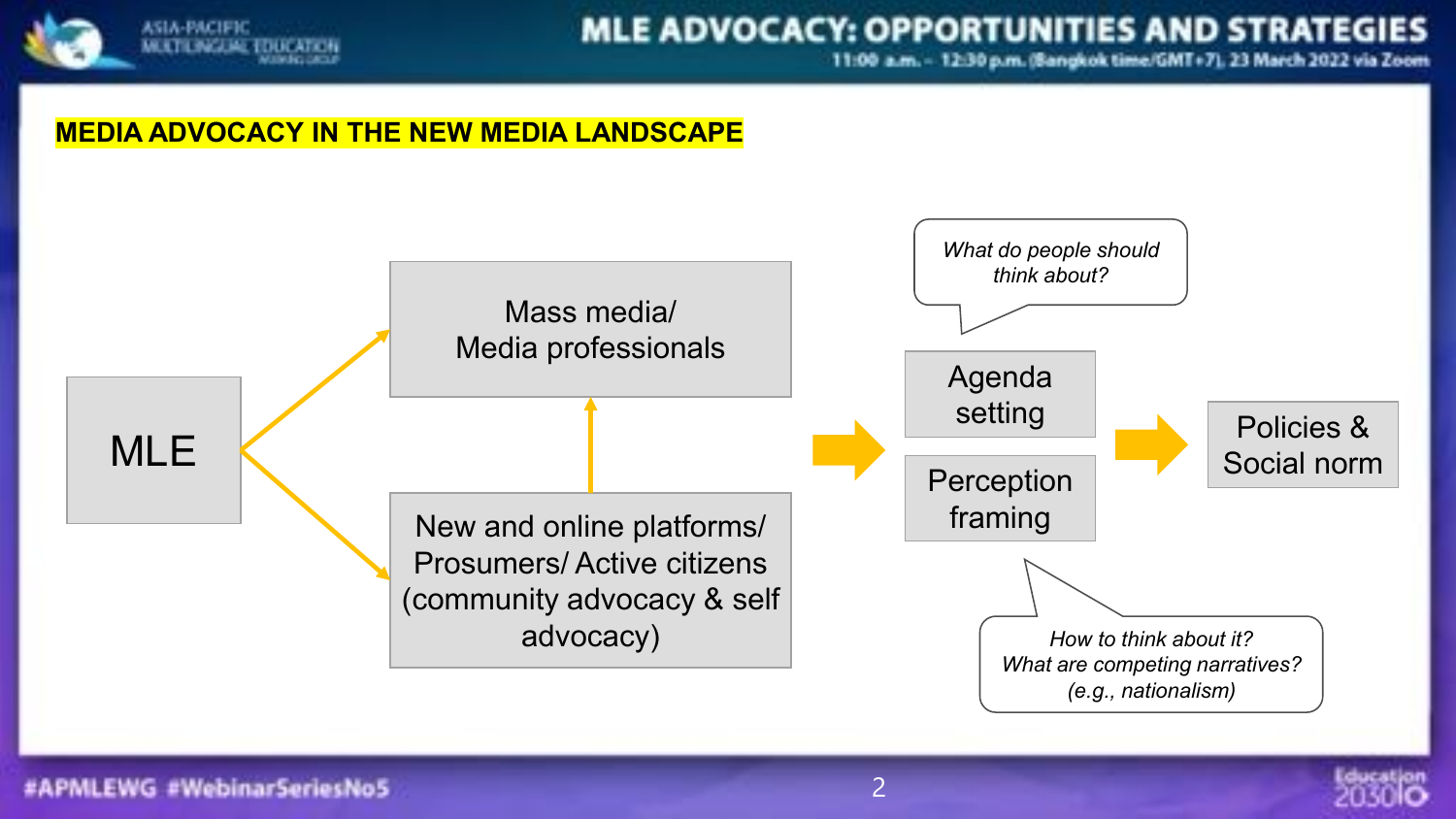

#### New Media Landscape and Ethnic/Indigenous Media Enthusiasts

- While media advocate in the past may focus on the mass media and collaborate with media professionals, in this new media landscape, we need to make use of social and online media platforms together with mass or traditional media.
- The last decades have observed the change in communication processes, especially a blur line between media producers and media audience or consumers, which is called "prosumers". One of the key strategies for media advocacy in this digital era is working with media enthusiasts in ethnic communities, especially the young generation.
- We can support or encourage them to speak for themselves and for their own cause by utilizing new and digital media as a tool. These "organic" contents and stories might be later elaborated by media professionals and mass/mainstream media organizations.

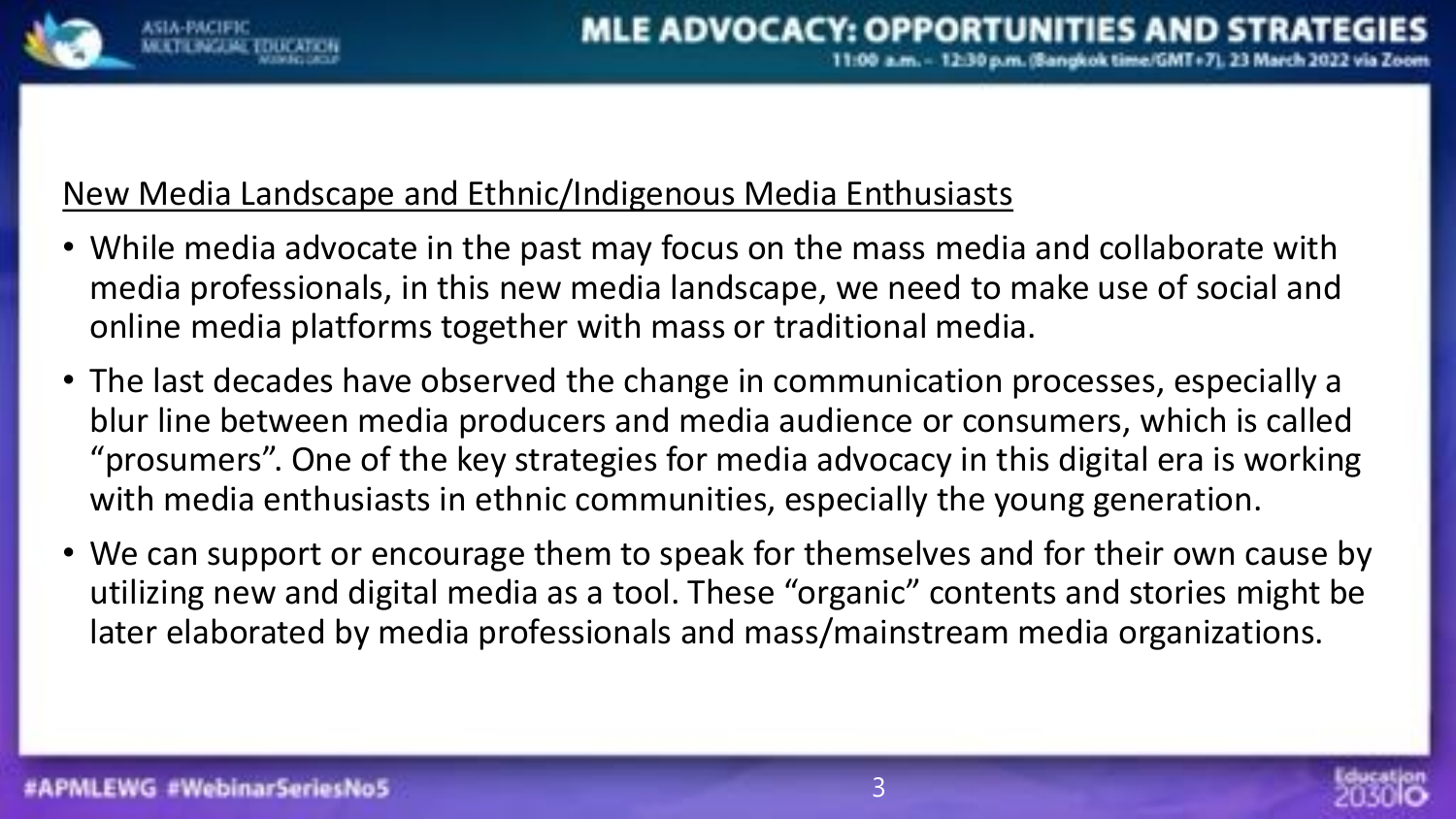

#### Agenda Setting and Perception Framing

- From a media studies scholarship, media has at least 2 functions in advocacy campaigns; agenda setting and perception framing.
- Agenda setting media play a vital role in raising awareness among people and stakeholders, particularly at the time of relevant national and international events. (doing a quick search, I found only few contents about MLE and related stories in Thai media)
- Perception framing the way media construct or present about MLE can help shape or frame the perception of people in the society. When people heard about MLE, many media audiences may feel not related to them, and even feel unacceptable due to their sense of nationalism - one country, one language. This may be called a competing narrative and we need to find a way to create a new perception and communicate to the people.